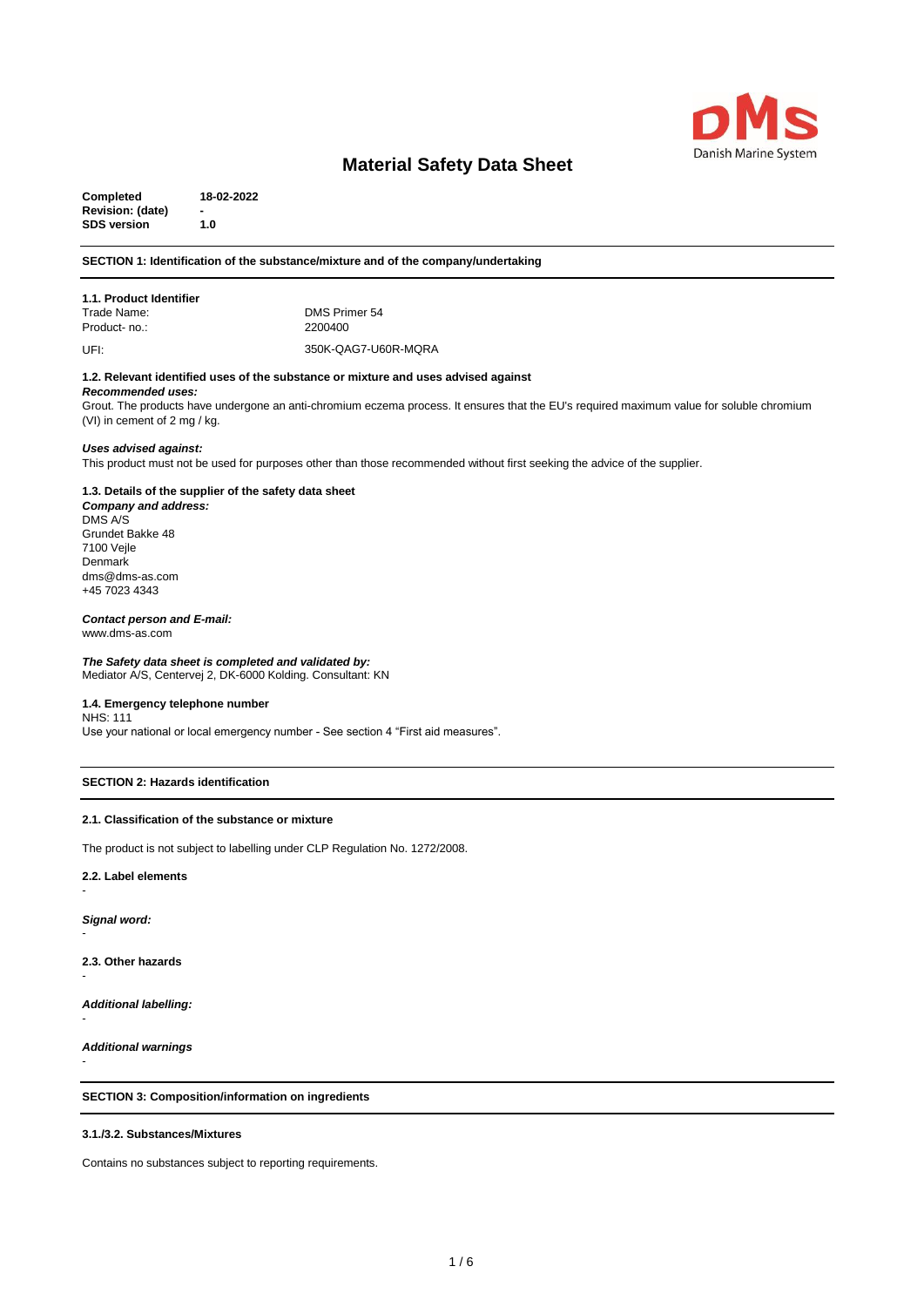

#### **SECTION 4: First aid measures**

# **4.1. Description of first aid measures**

#### *Inhalation:*

In case of discomfort: Seek fresh air. Seek medical advice in case of discomfort.

#### *Ingestion:*

Wash out mouth thoroughly and drink 1-2 glasses of water in small sips. Do not induce vomiting. Seek medical advice in case of discomfort.

#### *Skin contact:*

Wash the skin thoroughly with water and continue washing for a long time. Seek medical advice in case of discomfort.

#### *Eye contact:*

Flush with water (preferably using eye wash equipment) until irritation subsides. Seek medical advice if symptoms persist.

#### *Additional information:*

When obtaining medical advice, show the safety data sheet or label.

# **4.2. Most important symptoms and effects, both acute and delayed**

May cause slight irritation to the skin and eyes.

#### **4.3. Indication of any immediate medical attention and special treatment needed**

Show this safety data sheet to the doctor in attendance.

#### **SECTION 5: Firefighting measures**

# **5.1. Extinguishing media**

Surrounding fire: Extinguish with powder, foam, carbon dioxide or water mist. Do not use water stream, as it may spread the fire.

#### **5.2. Special hazards arising from the substance or mixture**

The product is not directly flammable. Avoid inhalation of vapour and fumes – seek fresh air.

#### **5.3. Advice for firefighters**

If there is a risk of exposure to vapour and flue gases, a self-contained breathing apparatus must be worn.

#### **SECTION 6: Accidental release measures**

# **6.1. Personal precautions, protective equipment and emergency procedures**

See section 8 for type of protective equipment.

# **6.2. Environmental precautions**

Avoid unnecessary release to the environment.

#### **6.3. Methods and material for containment and cleaning up**

Do not sweep – use vacuum cleaner to collect spillage.

#### **6.4. Reference to other sections**

See section 8 for type of protective equipment. See section 13 for instructions on disposal.

# **SECTION 7: Handling and storage**

#### **7.1. Precautions for safe handling**

See section 8 for information about precautions for use and personal protective equipment. Use the product under well-ventilated conditions.

#### **7.2. Conditions for safe storage, including any incompatibilities**

The product should be stored safely, out of reach of children and away from food, animal feeding stuffs, medicines, etc. Keep in tightly closed original packaging. Store in a well-ventilated area.

Store in a dry area.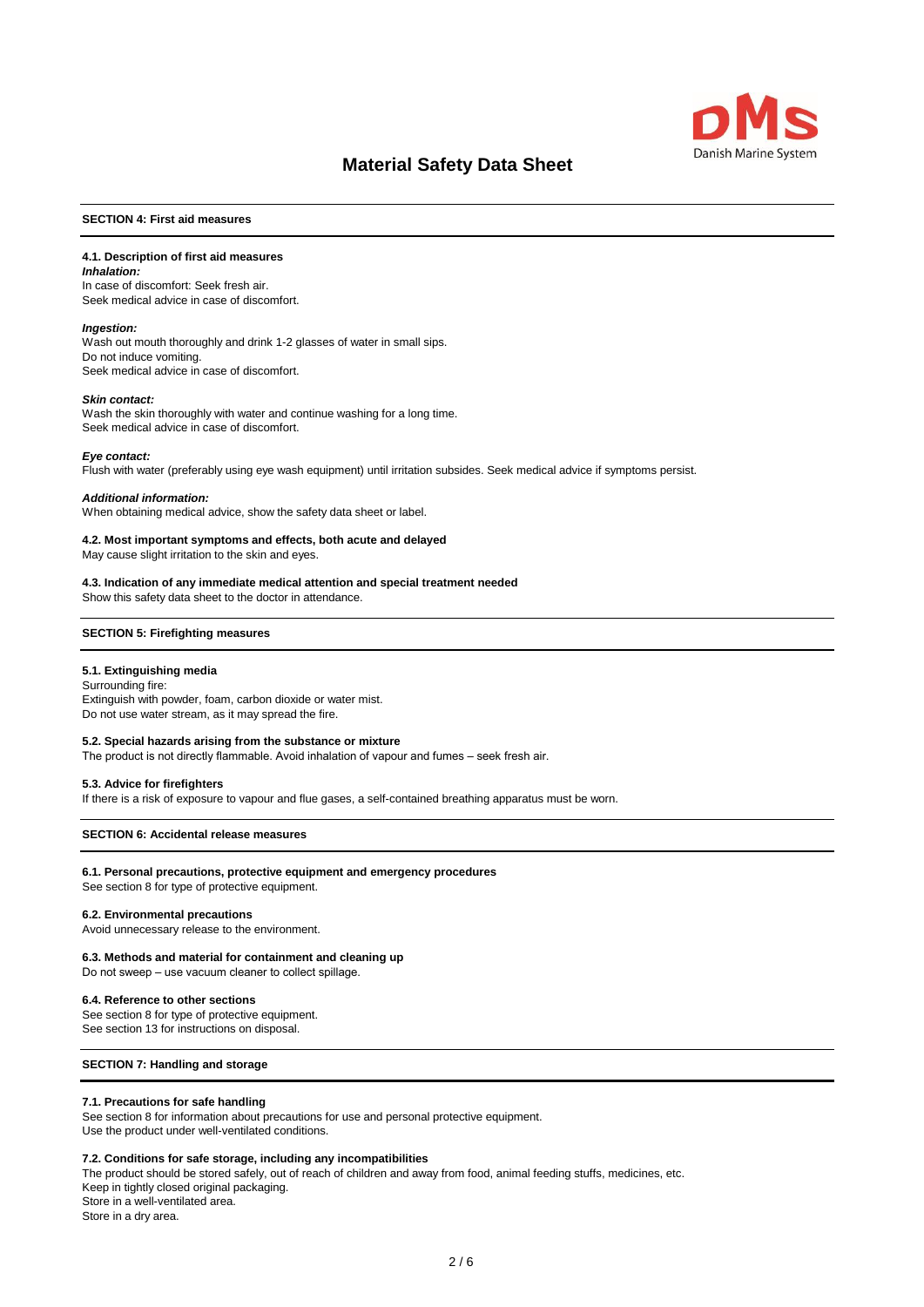

**7.3. Specific end use(s)**

See application section 1.

# **SECTION 8: Exposure controls/personal protection**

#### **8.1. Control parameters**

Occupational exposure limits according to EH40/2005 Workplace exposure limits (Fourth Edition 2020):

# **DNEL/PNEC-values:**

No data.

-

# **8.2. Exposure controls**

There are no exposure scenarios for this product.

#### *Appropriate engineering controls:*

Wear the personal protective equipment specified below. Wash hands after use.

# *Personal protective equipment:*



# *Respiratory protection:*

Generally not required. In case of insufficient ventilation, wear respiratory protective equipment with filter P2.

*Hand protection:* Plastic or rubber gloves recommended.

# *Eye/face protection:*

Wear safety goggles if there is a risk of dust contact with eyes.

### *Skin protection:* Not required.

#### *Environmental exposure controls:*

Ensure compliance with local regulations for emissions.

#### **SECTION 9: Physical and chemical properties**

| 9.1. Information on basic physical and chemical properties     |                 |
|----------------------------------------------------------------|-----------------|
| Physical state:                                                | Powder          |
| Colour:                                                        | White           |
| Odour:                                                         | Odourless       |
| Melting point/ Freezing Point (°C):                            |                 |
| Boiling point or initial boiling point and boiling range (°C): |                 |
| Flammability:                                                  |                 |
| Lower and upper explosion limit (vol-%):                       |                 |
| Flash point (°C):                                              |                 |
| Auto-ignition temperature (°C):                                |                 |
| Decomposition temperature (°C):                                |                 |
| pH:                                                            |                 |
| Kinematic viscosity (mm2/s):                                   |                 |
| Solubility:                                                    |                 |
| Partition coefficient n-octanol/water (log value)              |                 |
| Vapour pressure:                                               |                 |
| Density and/or relative density:                               | 400 - 600 kg/m3 |
| Relative vapour density:                                       |                 |
| Particle characteristics:                                      |                 |
| 9.2. Other information                                         |                 |

# None.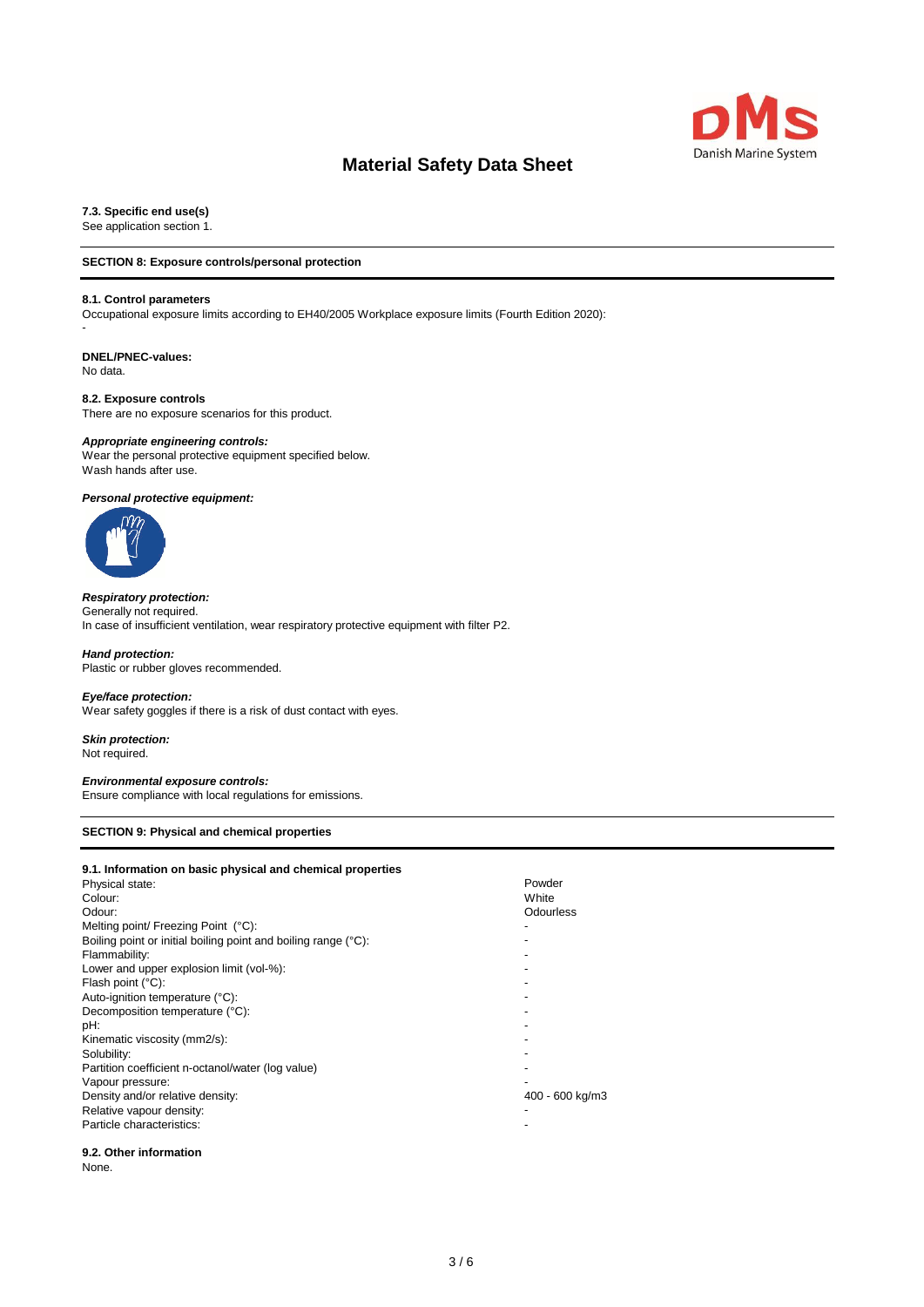

# **SECTION 10: Stability and reactivity**

#### **10.1. Reactivity**  No data.

# **10.2. Chemical stability**

The product is stable when used in accordance with the supplier's directions.

#### **10.3. Possibility of hazardous reactions** None known.

**10.4. Conditions to avoid** None known.

# **10.5. Incompatible materials**

None known.

#### **10.6. Hazardous decomposition products**

No special precautions regarding contact with other materials at the recommended storage conditions.

**SECTION 11: Toxicological information**

### **11.1. Information on hazard classes as defined in Regulation (EC) No 1272/2008**

#### *Acute toxicity:*

| Based on the existing data, the classification is not met. |          |                |      |        |
|------------------------------------------------------------|----------|----------------|------|--------|
| Substance                                                  | exposure | <b>Species</b> | Test | Result |
| No data.                                                   | -        | -              |      | -      |

#### *Skin corrosion/irritation:*

May cause slight irritation.

#### *Serious eye damage/irritation:*

May cause mechanical irritation.

#### *Respiratory or skin sensitisation:*

Based on the existing data, the classification is not met.

# *Germ cell mutagenicity:*

Based on the existing data, the classification is not met.

#### *Carcinogenicity:*

Based on the existing data, the classification is not met.

#### *Reproductive toxicity:*

Based on the existing data, the classification is not met.

#### *STOT-single exposure:*

Based on the existing data, the classification is not met.

# *STOT-repeated exposure:*

Based on the existing data, the classification is not met.

#### *Aspiration hazard:*

Based on the existing data, the classification is not met.

### *11.2. Information on other hazards*

Test data are not available.

# **SECTION 12: Ecological information**

# **12.1. Toxicity**

| <b>Substance</b> | <b>Test duration</b> | <b>Species</b> | Test | Result |
|------------------|----------------------|----------------|------|--------|
| No data.         |                      |                |      |        |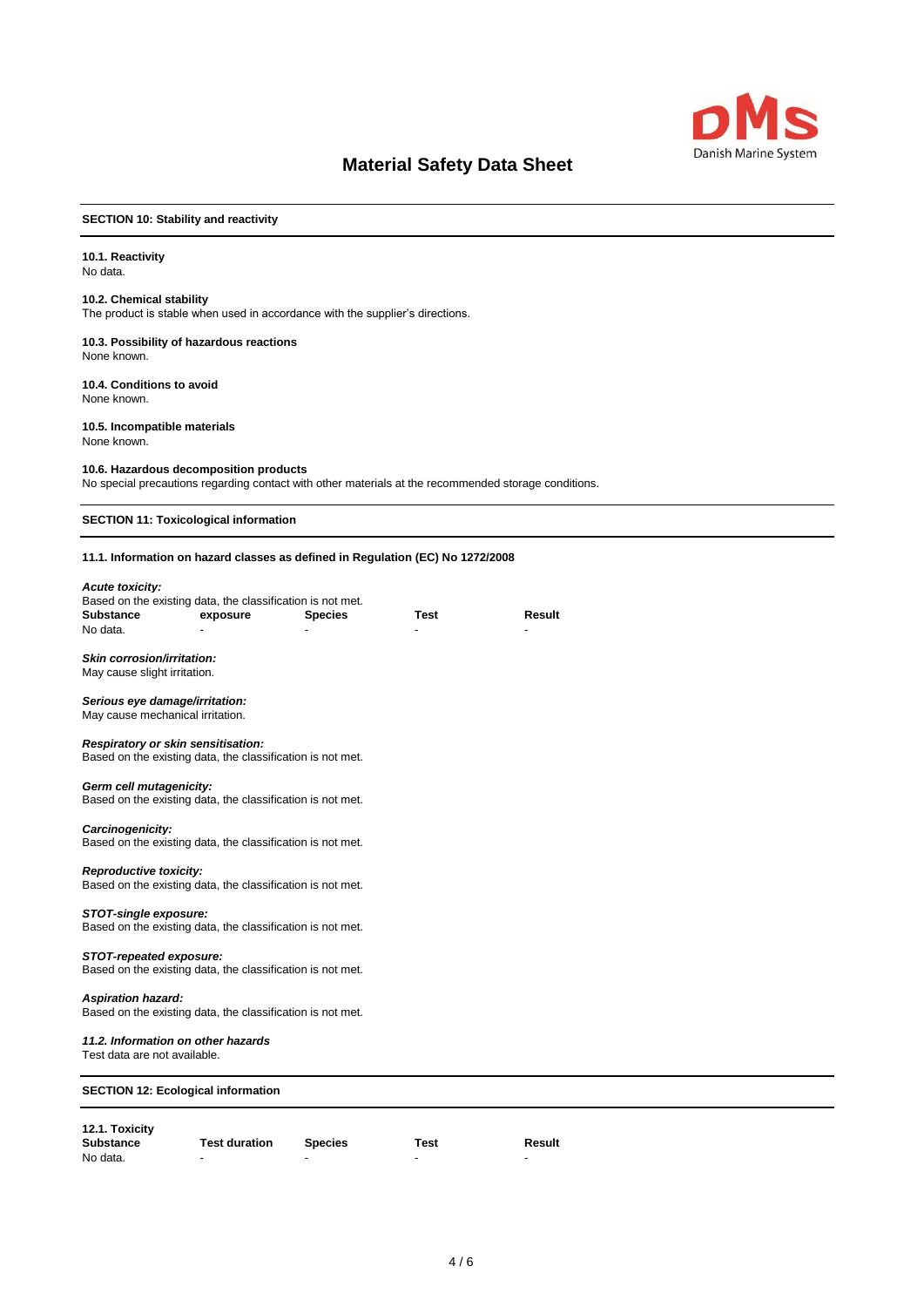

| 12.2. Persistence and degradability                     |                          |        |        |
|---------------------------------------------------------|--------------------------|--------|--------|
| <b>Substance</b>                                        | <b>Biodegradability</b>  | Test   | Result |
|                                                         |                          |        |        |
| No data.                                                | $\overline{\phantom{0}}$ |        | ٠      |
|                                                         |                          |        |        |
| 12.3. Bioaccumulative potential                         |                          |        |        |
| <b>Substance</b>                                        | <b>Potential</b>         | LogPow |        |
|                                                         | bioaccumulation          |        |        |
| No data.                                                |                          |        |        |
| 12.4. Mobility in soil                                  |                          |        |        |
| Test data are not available.                            |                          |        |        |
|                                                         |                          |        |        |
| 12.5. Results of PBT and vPvB assessment                |                          |        |        |
| The product does not meet the criteria for PBT or vPvB. |                          |        |        |
|                                                         |                          |        |        |
| 12.6. Endocrine disrupting properties                   |                          |        |        |
| Test data are not available.                            |                          |        |        |
|                                                         |                          |        |        |
| 12.7. Other adverse effects                             |                          |        |        |
| None.                                                   |                          |        |        |
|                                                         |                          |        |        |

# **SECTION 13: Disposal considerations**

# **13.1. Waste treatment methods**

The product is not classified as hazardous waste according to Waste Management. Disposal of spillage and waste via the municipal waste collection service with the specifications below is recommended.

| <b>EWC-Code</b> | <b>Description</b>                      |
|-----------------|-----------------------------------------|
| 20 01 99        | Other fractions not otherwise specified |

#### *Specific labelling:*

-

-

#### *Contaminated packaging:*

### **SECTION 14: Transport information**

The product is not covered by the rules for transport of dangerous goods by road and sea according to ADR and IMDG.

**14.1 -14.4. ADR**

-

-

-

**IMDG/IATA** -

**14.5. Environmental hazards**

**14.6. Special precautions for user**

**14.7. Maritime transport in bulk according to IMO instruments** Not relevant.

# **SECTION 15: Regulatory information**

# **15.1. Safety, health and environmental regulations/legislation specific for the substance or mixture**

# *Sources:*

EH40/2005 Workplace exposure limits (Fourth Edition 2020).